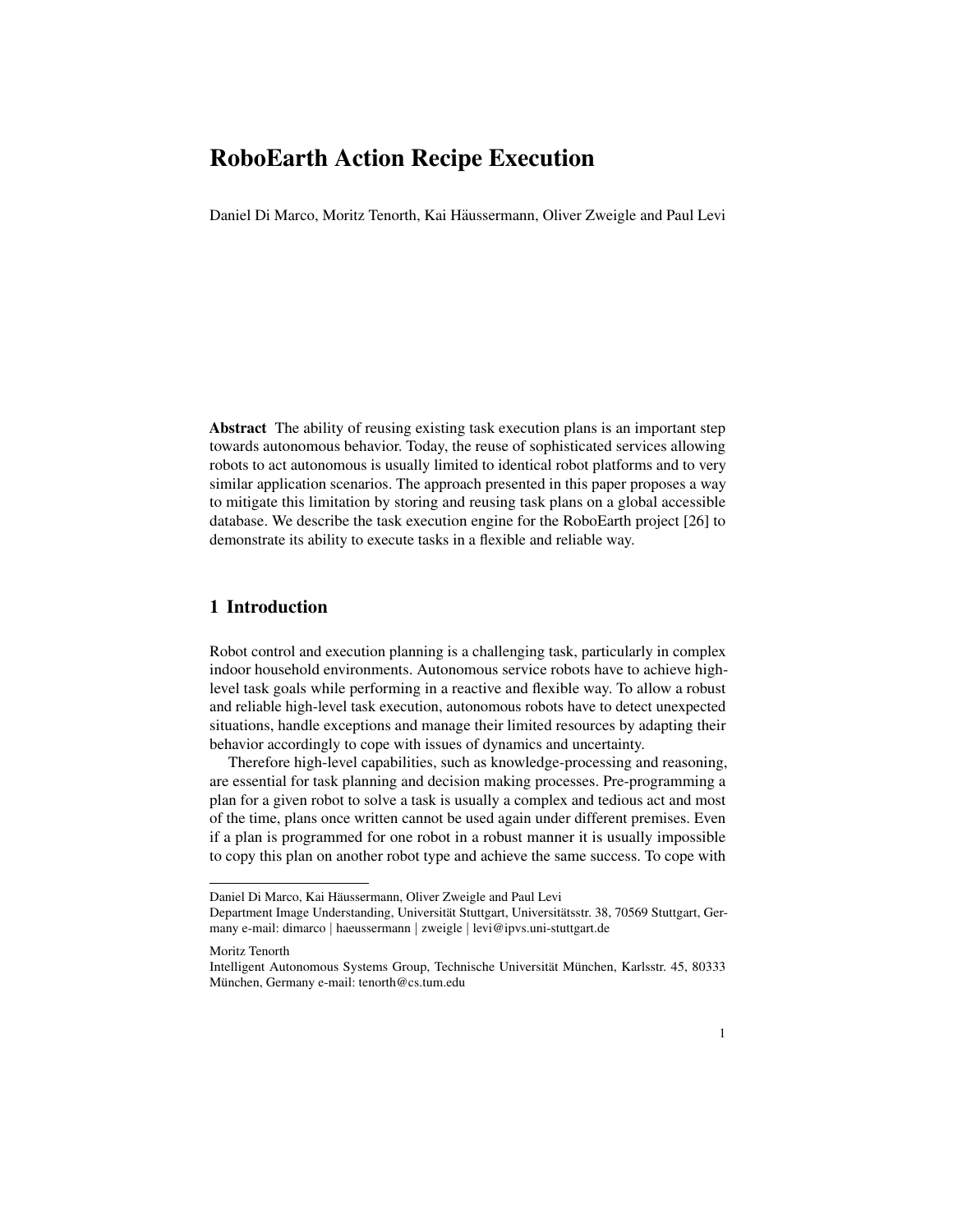

Fig. 1 Interaction between RoboEarth components, as seen from the execution engine's point of view

these typical issues, RoboEarth was established. The prime objective of RoboEarth [23] is to enable robots to reuse previously generated data; i.e. maps of the environment, object models or task execution plans. The most important component in the RoboEarth project thus is a distributed database [18] for storing and processing this data. The data can be generated from participating robots, humans or processor programs running on the database itself. For the interpretation and execution of abstract task descriptions we developed an execution engine which is able to serialize and trigger the execution of all commands, supervise them, cover failure states and handle incoming events.

The focus of this work is to describe the task execution engine of the RoboEarth project and to demonstrate its ability to execute tasks in a flexible and reliable way.

The remainder of the paper is organized as follows: first, a brief overview of the related work in the domain of plan-based robot control and decision-making is given in section 2. The current architecture for the RoboEarth demonstrator implementation is presented briefly in section 3. In the following section 4.1 the notion of action recipes is described in detail. The process for selecting an action recipe is detailed in section 5. Afterwards we describe the chosen language for implementing execution plans along with the necessary modifications in Section 6. Section 7 presents some experimental results. A discussion in Section 8 analyzes and sums up the contributions of this paper.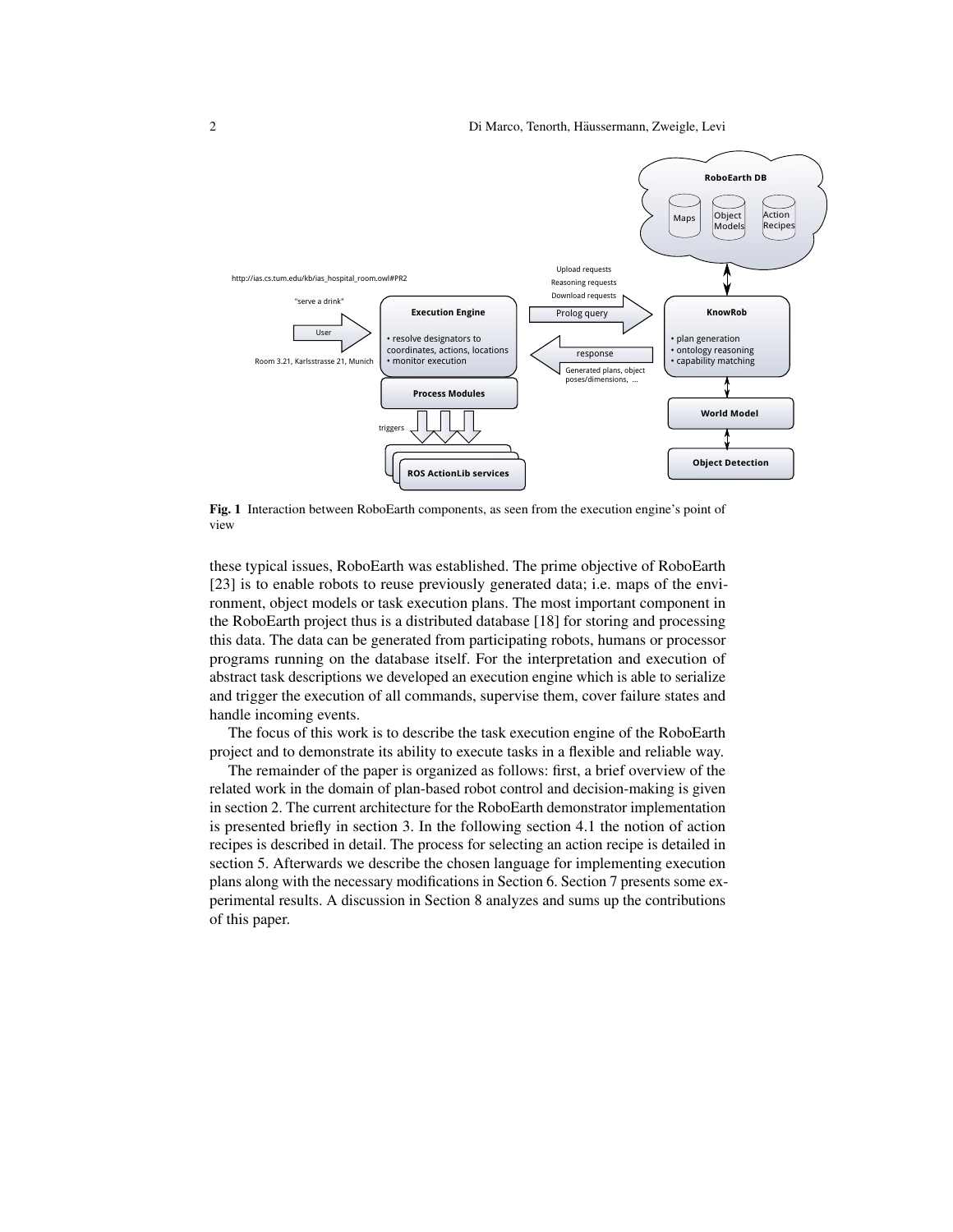# 2 Related Work

Within the last few years several applications of autonomous service robots and demonstrations of plan-based control have been developed and successfully evaluated in real world environments. With respect to the implementation of a reliable planbased high-level controller on autonomous mobile robots the work of [19, 2, 15] should be mentioned. All mentioned approaches so far have in common that the robot system will not be given the detailed sequence of commands to execute, but a list of goals which have to be achieved instead. During the run, the robot will generate a plan to accomplish these goals, handle unexpected situations, manage failures and thus execute the plan in a robust manner. The approach developed in [1] has the objective to control and manage a group of autonomous mobile robots for transshipment tasks in a decentralized and cooperative way. Further AI-based cooperative systems were proposed by [7, 6, 5].

In the plan-language and -execution domain several sophisticated systems have been developed. One of the first situation-driven interpretations of plans was proposed in RAP [9] to enable reactive planning and execution of *sketchy* plans. A descendant of RAP is the language Reactive Plan Language (RPL) which was designed by [14] to incorporate a richer set of control constructs and to allow the creation of reactive plans for robotic agents. Further plan execution systems used by autonomous robots are the Reactive Model-based Programming Language (RMPL)[24] and the Executive Support Language (ESL) [10].

The execution system of the RoboEarth project builds upon the CRAM planning language [3], a sophisticated plan language that shares several concepts with RPL, but its focus lies on the plan execution on real physical robots, e.g. providing fast feedback-loops. In [4], the authors demonstrate the system by using a robot which downloads and parses a set of natural language instructions from a web page and translates these into a sketchy CRAM plan.

In contrast to the works mentioned above, this paper focuses on describing an approach to sharing task execution plans among different robot types. The instructions to be downloaded (called *action recipes*) along with object models, maps and other requirements are stored in a well-defined, computer-readable way.

# 3 System Overview

The overall architecture is shown in Figure 1. All data for RoboEarth is stored by a cloud computing database based on Apache Hadoop<sup>1</sup>. The implementation is described in [18]. The data stored in the database includes action recipes, object detection models, navigation maps, etc. Every file of this data is annotated with an OWL description to allow semantic and taxonomic queries. The execution engine takes textual commands and a description of the robot and environment from the

<sup>1</sup> http://hadoop.apache.org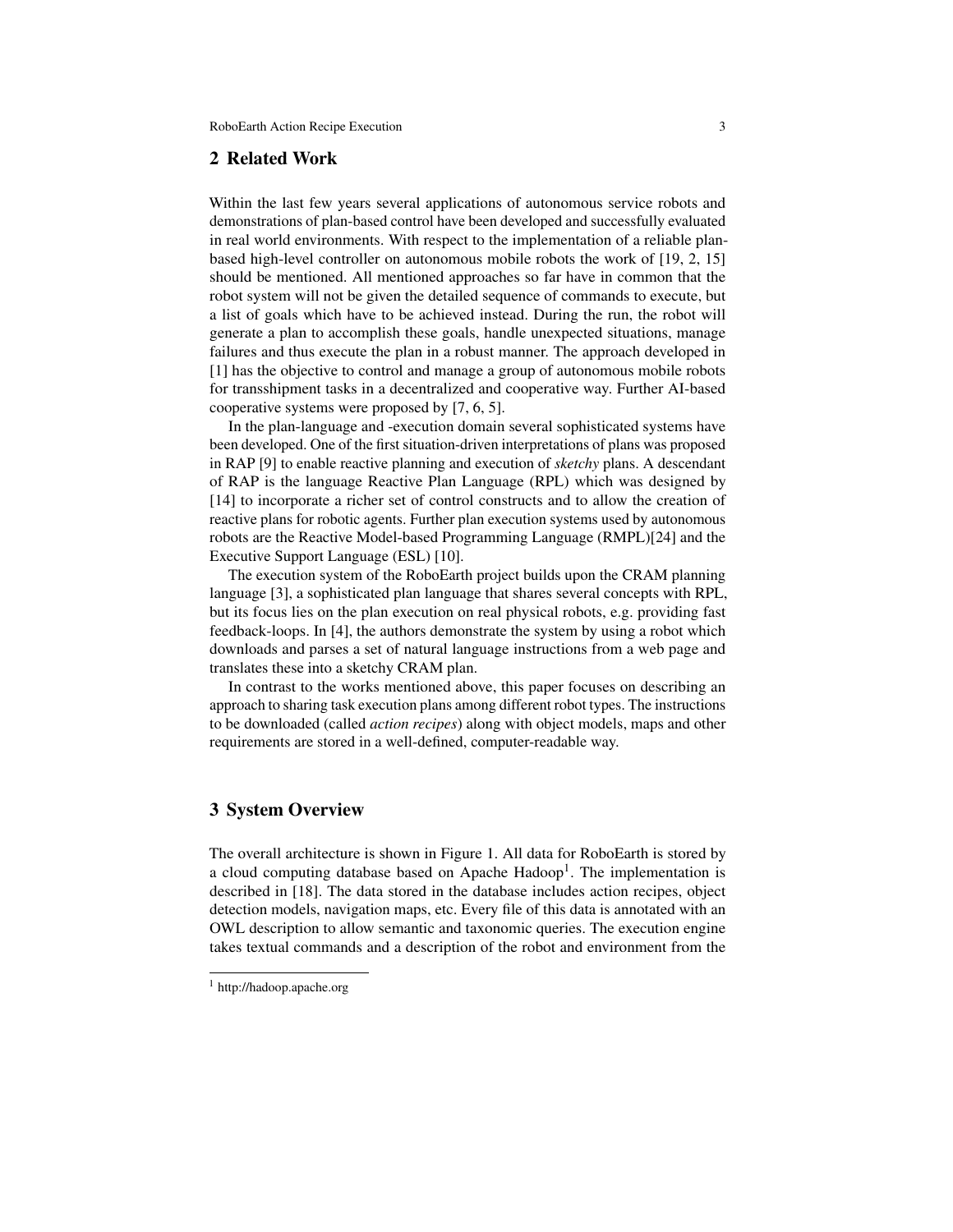user and poses requests for information like plans and object positions to the knowledge processing framework KnowRob. KnowRob is responsible for the knowledge processing (section 4). It can access both the world model (for answering object positions queries) and the global database. To generate a plan, it queries the database and retrieves a matching, symbolic task plan to the execution engine. During execution, the execution engine resolves symbolic plan annotations (*designators*) by querying the KnowRob component. Process modules are basically an interface for basic action primitives, in the given example implemented as ROS actionlib services.

Assume a scenario where a robot is commanded to find a mug in order to provide a human with a drink. In this case it is possible to query the RoboEarth database for all object models that represent an object of type mug and its specializations (e.g. coffee mug). Should this inquiry fail or not give the desired results, it is also possible to query for all models representing an object that can store liquids.

#### 4 Representations for Exchanging Knowledge

The knowledge processing framework KnowRob [20] is used as interlingua to exchange knowledge between different components of the RoboEarth system. When the execution engine queries for a recipe, KnowRob searches the RoboEarth database, downloads recipes, checks for missing components (such as environment maps or object models that are required for the task), and triggers their download. During runtime, KnowRob serves as a semantic interface to the object positions provided by the world model.

In the current implementation, the KnowRob knowledge base is running locally on each robot. This comes at the cost of increased processing power and memory requirements on the robot, but has the advantage of the RoboEarth framework still providing basic functionality without having access to the Internet.

# *4.1 Action Recipes*

Action recipes describe in a hardware-agnostic way how tasks are to be executed by a robot and are thus a kind of generalized task specification. Recipes are stored in description logic in a language built upon the W3C-standardized Web Ontology Language [22] and the KnowRob knowledge base [20]. The language itself is described in [21]. An excerpt from an exemplary action recipe is given in Figure 2.

This OWL-based language is optimized for automated reasoning about the requirements that need to be fulfilled in order to execute the action on a given robot platform, and for the description of actions, objects, environment models and robot capabilities in a single, coherent format. The following two sections will introduce some of the key concepts of this language. Before execution, the recipes are translated into the CRAM Plan Language CPL, which supports better execution monitoring,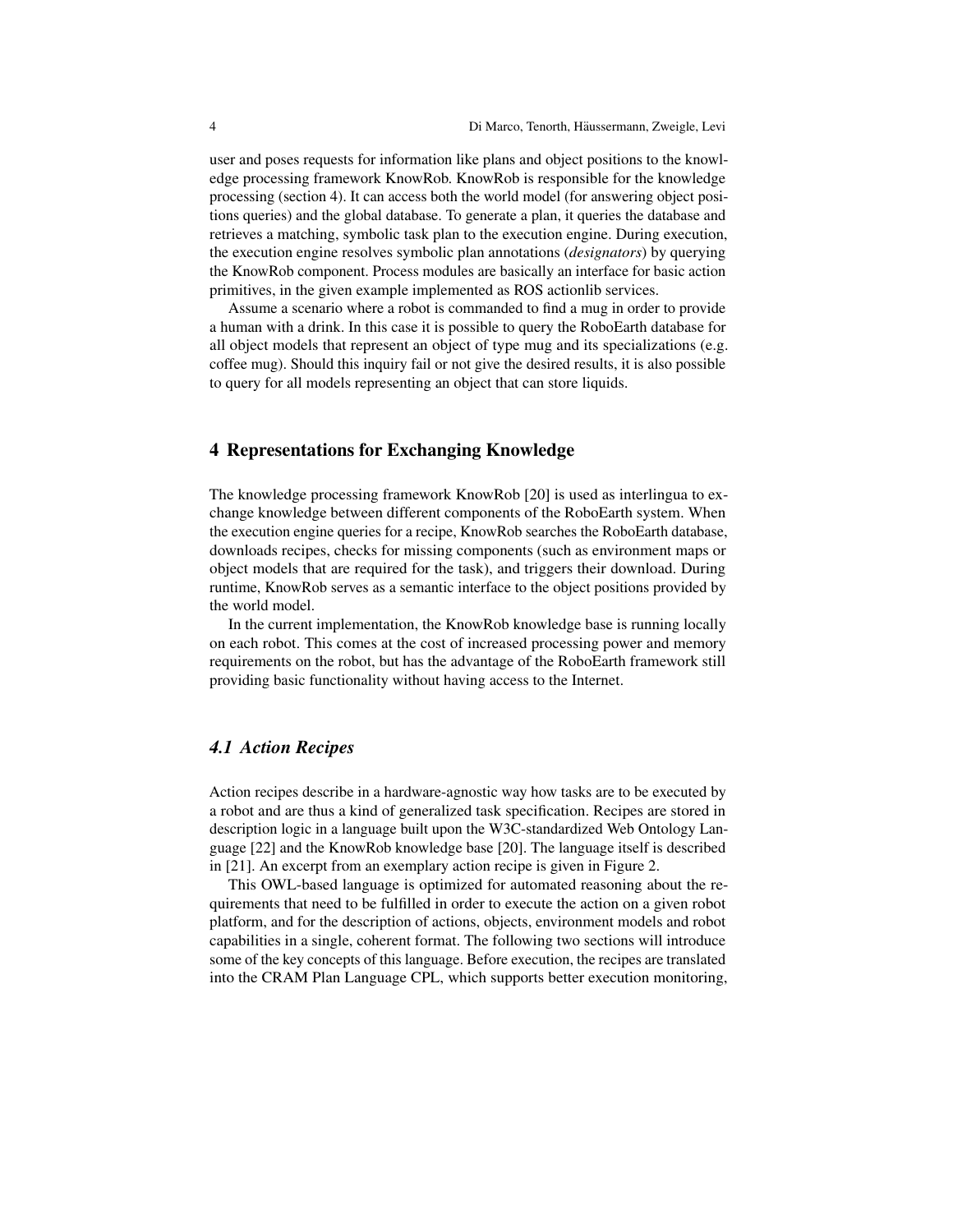RoboEarth Action Recipe Execution 5

```
Class: MoveBaseToHandoverPose
 EquivalentTo:
    (knowrob:toLocation some
       robotPose-handover1)
 SubClassOf:
   roboearth:Translation-LocationChange
...
Individual: ServeADrinkOrder10
 Types:
   knowrob:PartialOrdering-Strict
 Facts:
   knowrob:occursBeforeInOrdering
             MoveBaseToGraspPose,
    knowrob:occursAfterInOrdering
             GraspBottle
```
Fig. 2 Action Recipe example: Subaction and partial ordering specification (Manchester Syntax,  $[11]$ 

failure handling, and grounding of abstract object descriptions. This language will be described in Section 6.

Figure 2 gives examples of action specifications in RoboEarth action recipes, describing the action to move to a position for handing an object to a patient (*MoveBaseToHandoverPose*) as a specialization of an intentional location change (*Translation-LocationChange*). Task specifications are divided in sub-tasks that are partially ordered, thus allowing descriptions of both sequential and parallel task execution order.

# *4.2 Objects and Locations*

In order to fully specify a task, it is not only necessary to describe the actions to execute, but also the objects and locations that the actions will interact with.

Pictured in Figure 3 is the corresponding description for some of the objects and locations used in the previously given example plan. *DrinkingBottle*, *Bed-PieceOfFurniture* and *Point2D* are the names for OWL classes defined in the RoboEarth ontology.

# 5 Reasoning about Robot Capabilities

To show the essential need of capability matching, we start with a typical scenario. Assume the RoboEarth database stores task descriptions for very different robot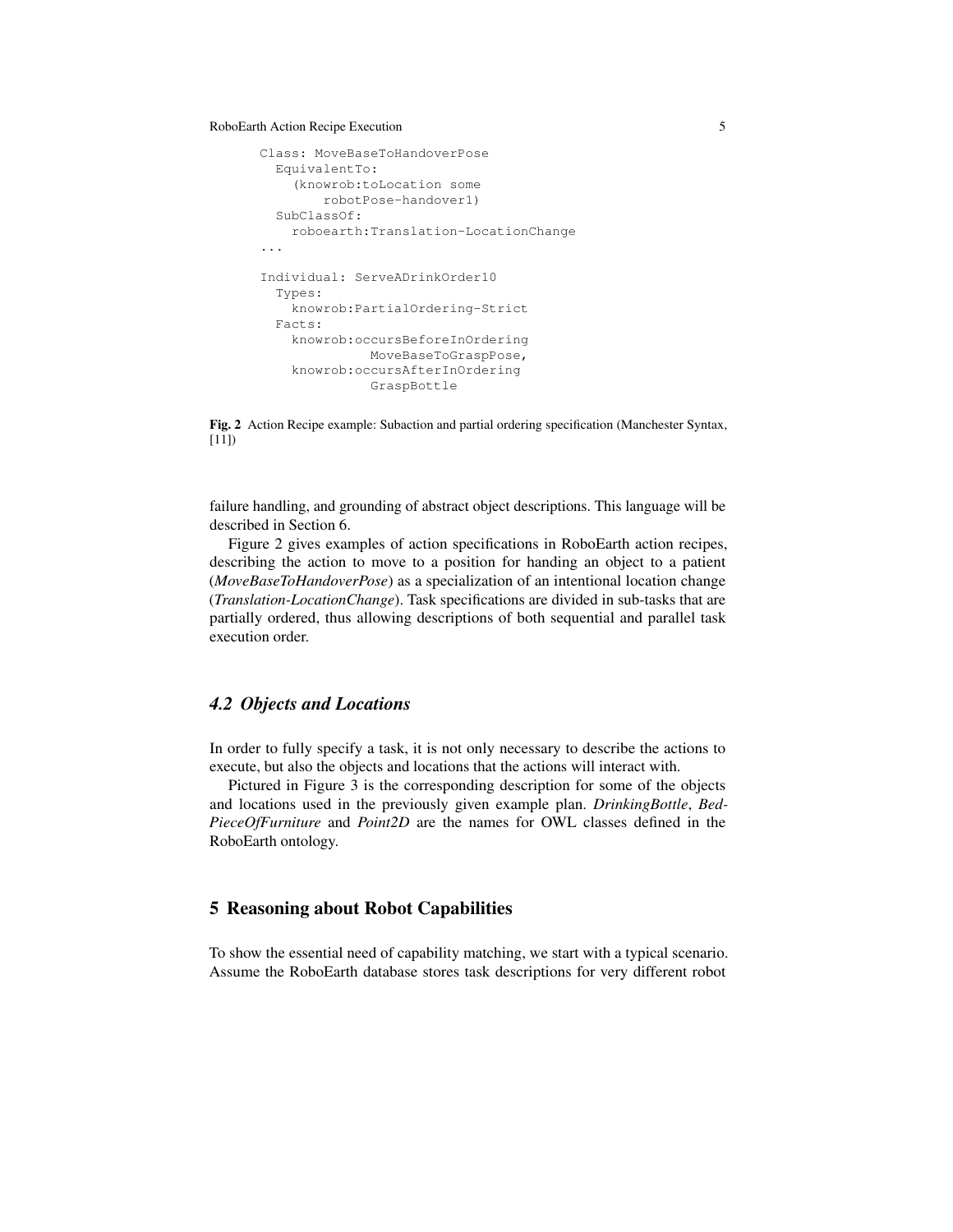```
Individual: Bottle1
 Types: knowrob:DrinkingBottle
Individual: Bed1
 Types: knowrob:Bed-PieceOfFurniture
Individual: handPose-handover1
 Types: knowrob:Point3D
 Facts: knowrob:aboveOf Bed1
```


platforms. Assume further that some of the stored recipes were originally intended for e.g. Willow Garage's PR2 service robot and others were provided for a Roomba vacuum cleaner robot (i.e. a robot without an arm and gripper). Obviously, in this case there are recipes in the database that the Roomba robot cannot use, no matter how generic and platform agnostic these are formulated.

Thus two key features are required:

- 1. a way for describing the capabilities of different robot hardware
- 2. a method for selecting recipes from the database which are usable for a robot platform

These two points will be addressed in the following subsections.

# *5.1 Specifying Capability Requirements of an Actions*

The Unified Robot Description Format (URDF) [25] has been adopted by the Robot Operating System [16] for describing a robot platform by its joints and links. This format is used within the ROS framework for visualizing robots and for configuring motion planners.

To decide whether a given recipe can be executed by a given robot, enumerating the joints and links is not enough [13]. Additionally, a semantic description of sensors and actuators is required, which can be checked with requirement descriptions in the action recipes.

Recently, a robot capability language incorporating sensor and actuator semantics (called SRDL) has been proposed by [13]. The OWL classes it uses for designating sensors and actuators are extensions of the KnowRob ontology, and are thus easily integrable into the RoboEarth system. We chose the successor of the language, called SRDL2, for integration into RoboEarth [21].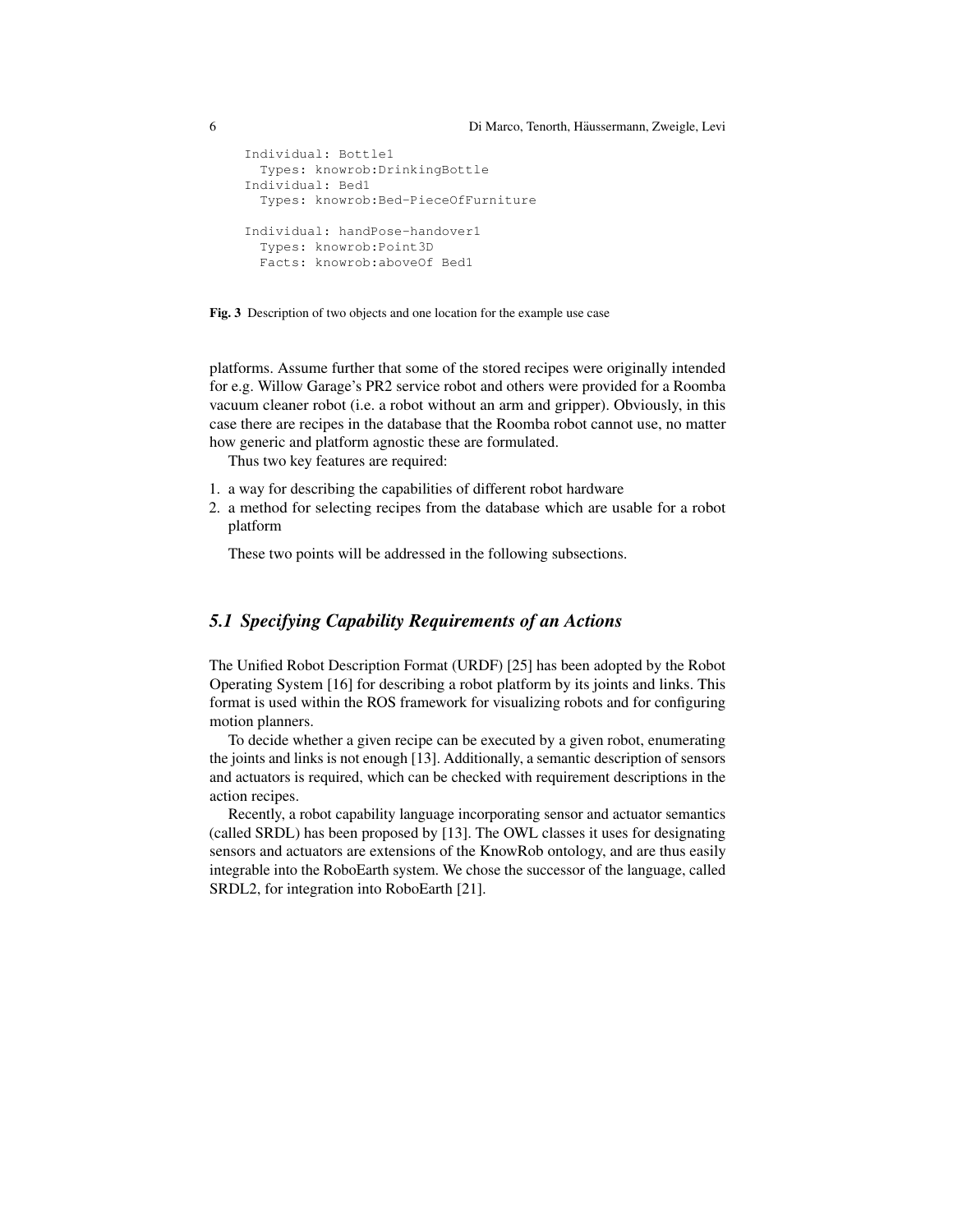#### *5.2 Selecting Action Recipes*

To decide whether a given robot is capable of executing a recipe, it is necessary to annotate said recipe with capability requirements. Thanks to formulating recipes in terms of classes in an OWL ontology, there are multiple ways to do that. For instance, in the KnowRob ontology there is an OWL class called *Reaching*, whose parent is *VoluntaryBodyMovement* and which has the children (among others) *ReachForObject-Pose* and *HandoverObject*. Both children inherit the dependency on a *ReachingAbility* from their parent class, specified as OWL restriction *hasCapabilityDependency some ReachingCapability* for the class *Reaching*.

With this adaption, for every recipe containing a sub-action that is a descendant of *Reaching* (for example *HandoverObject*), we can infer by OWL reasoning that a robot needs to provide the *ReachingCapability* capability to execute the recipe.

# 6 CRAM Plan Language

The CRAM planning language (CPL) [3] is used as the base language for executing RoboEarth. CPL extends on concepts from McDermott's "Reactive Plan Language" [14]. It provides amongst other things several control structures for executing and synchronizing tasks in parallel and failure handling. As it is based on Common Lisp, the expressiveness of a proven, Turing-complete programming language is available for implementing plans. Together with ROSLisp, the Lisp client library for the Robot Operating System, a whole range of tested robotics implementations are readily available for use in an execution plan. An exemplary plan describing the task of fetching a bottle to a person in a hospital bed is shown in Figure 4.

Objects, locations and actions are described by *designators*. Designators are basically symbolic descriptions that are resolved at the latest possible instant during task execution. For example, *robot-pose-handover1* in Figure 4 is a location designator that gets resolved to an actual robot base position such that the robot can reach to *hand-pose-handover1*, while the latter designator gets resolved to a position above the bed.

Actions to be executed in CPL are specified by describing corresponding goals. These goals in turn can be specified by a set of other goals or by calling a process module. Process modules implement hardware-specific behavior, for example for navigating to a given pose or for controlling the manipulators. They can thus be seen as a classic hardware abstraction layer, abstracting manipulators as well as sensors.

## *6.1 Designator Resolution*

There are three different designator types in the current implementation: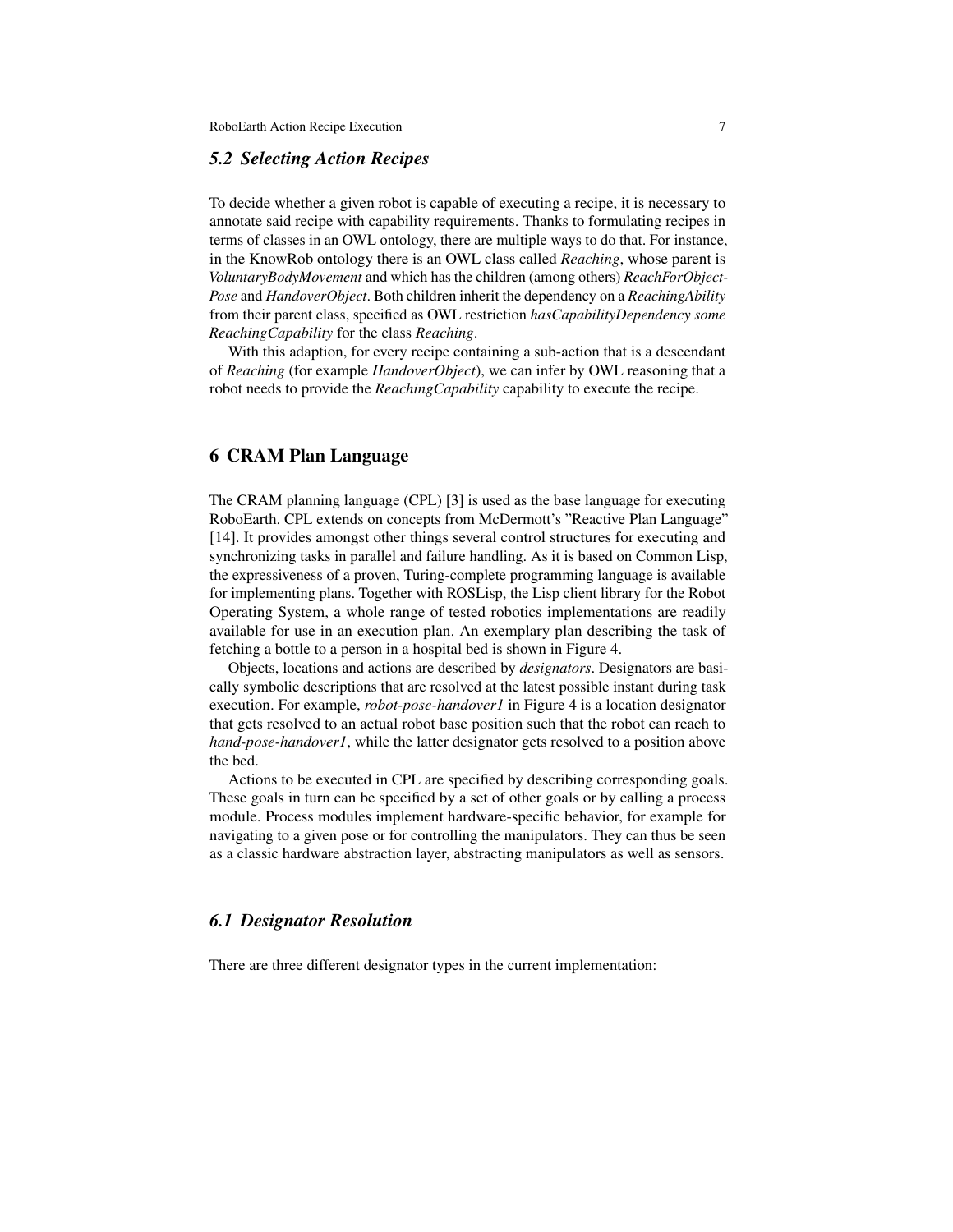```
(def-top-level-plan serve-a-drink ()
  (with-designators
      ((bed1 (object '((name bed1)
        (type bed_piece-of-furniture))))
      (location-bed1 (location
        '((of ,bed1))))
      (hand-pose-handover1 (location
        '((on ,location-bed1))))
      (bottle1 (object '((name bottle1)
        (type drinking-bottle))))
      (robot-pose-handover1 (location
        '((to reach)
          (loc ,hand-pose-handover1)))))
    (achieve '(object-in-hand ,bottle1 :right))
    (achieve '(loc Robot ,robot-pose-handover1))
    (achieve '(object-handed-over ,bottle1
      ,hand-pose-handover1))))
```
Fig. 4 CRAM example plan for serving a drink to a patient.

1. Object designators describe objects that the robot has to interact with. In the example plan in Figure 4 both the bed and the bottle are designators of this kind. These kinds of designators are resolved to objects defined in the semantic map of the environment by evaluating the given description.

The bed object in the given example is resolved by the object type; i.e. all objects of the type *bed piece-of-furniture* found in the semantic map of the environment are candidates for resolution. It is worthwhile to mention that specializations of object types are also considered: E.g. assume that the above plan is to be run in a hospital room with a semantic map containing an object described as *hospital bed piece-of-furniture*. Presuming this object type is defined as a subclass of *bed piece-of-furniture*, the bed object designator gets still bound to the hospital bed object.

- 2. Location designators can be bound to objects to reference the pose of objects, as is the case with in the example in Figure 4. They can also describe poses relative to other locations and thus provide a basic form of geometric reasoning, as is the case with *hand-pose-handover1*.
- 3. Action designators provide symbolic annotations to a movement or perception action. They get resolved by the platform-dependent process modules responsible for the corresponding manipulator. In order to keep action designator descriptions consistent across different hardware platforms, we plan to extend the RoboEarth ontology as a basis for action designators.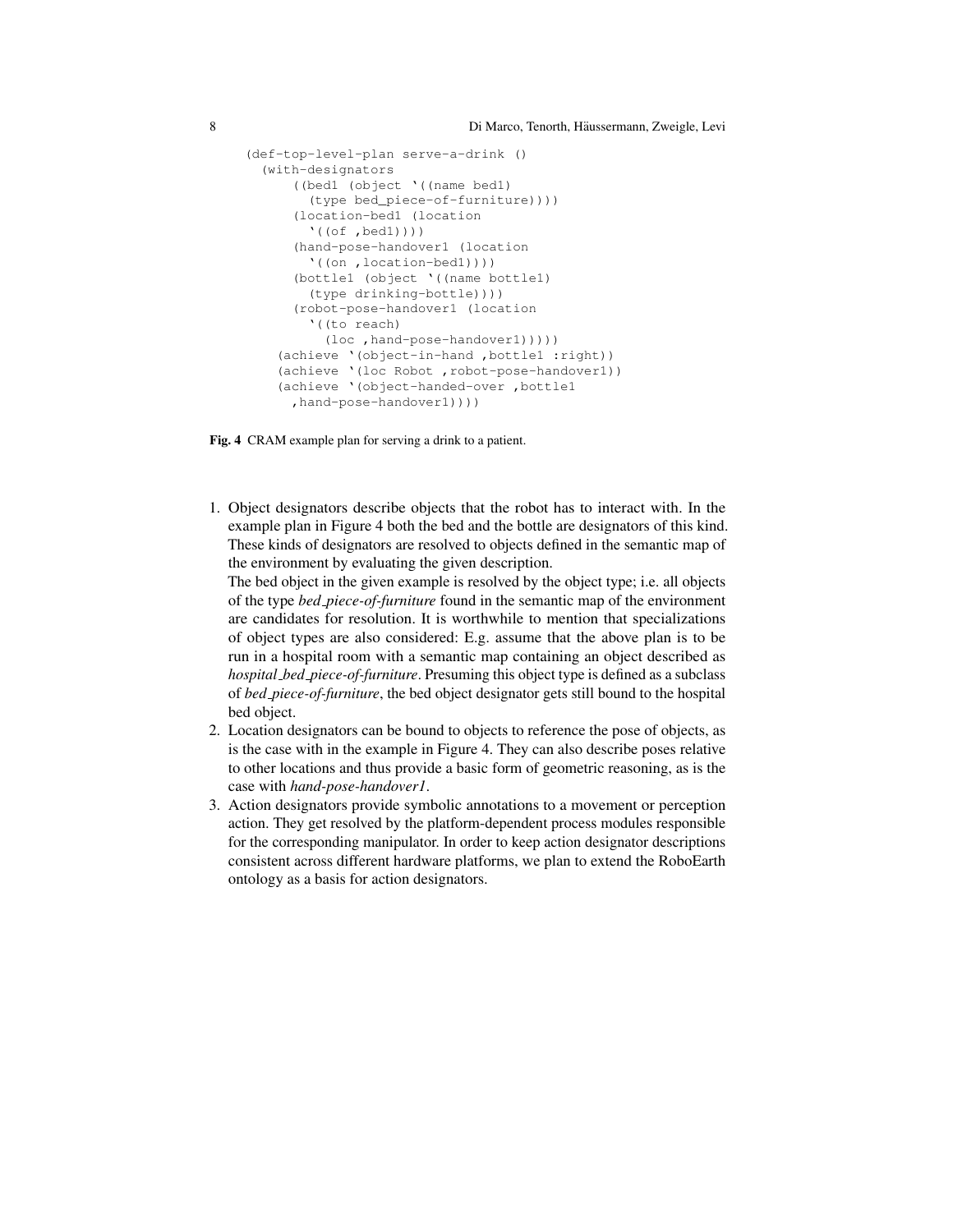# *6.2 Translating Action Recipes into CRAM Plans*

The language for formulating action recipes described in [21] is designed to be a language for specifying and sharing hardware-independent concepts and enabling automated reasoning on these concepts, i.e. it is a language to describe the semantics of a task. Therefore, before execution it is necessary to translate these descriptions into a plan description language, containing calls to manipulator commands, sensor interpretation commands, etc. Older prototypical implementations of an execution engine for the RoboEarth project are translating recipes into a finite state machine<sup>2</sup>.

As the sub-tasks in an action recipe are partially ordered, an action recipe can be represented as a directed, acyclic graph. To create a plan from this graph, our implementation first applies a topological sorting (using an implementation of the algorithm proposed by [12]). Our implementation thus currently does not account for parallel execution of sub-tasks.

Having found a valid topological ordering, we then proceed to generate a list of designators from the task descriptions in the recipe. The creation of designators for objects and locations in the recipe is straight forward: Object designators are created from the object type and name as specified in the recipe; e.g. the object *Bed1* from Figure 3 is translated to the designator *bed1 (object '((name bed1) (type bed piece-of-furniture)))*. Similarly, location descriptions like *handPose-handover1* are translated to location designators as *hand-pose-handover1 (location '((above-of ,location-bed1)))*

For translating tasks to goals, we have defined a set of mappings. E.g. the *Move-BaseToHandoverPose* from Figure 2 is mapped to the goal *(loc Robot pose)*, whereas *pose* is the location designator for the target pose. In the future, we plan to integrate these mappings into the action recipe language, to increase the applicability of the approach.

# 7 Experiments

The work described in this paper was used for the demonstrator for the third RoboEarth workshop at TU Munich in February 2012 on a PR2 and the TUE's AMIGO robot platform [8]. Both robots had the same task similar to the examples given above, i.e. to fetch a bottle from inside a cabinet to a hospital bed, but were situated in different rooms in different locations. Two recipes were used, one describing the task of grasping an object and one describing fetching an object to a hospital bed whereas the former was used by the latter. There were several resources that had to be downloaded prior to task execution; i.e. maps describing the environments and object detection models. Additionally, the robots were downloading an articulation model [17] to open the cabinet door or creating one, if none was available.

<sup>&</sup>lt;sup>2</sup> A video of a public demonstration where one implementation of this kind was used is available at http://youtu.be/r5ZRxbo0pSQ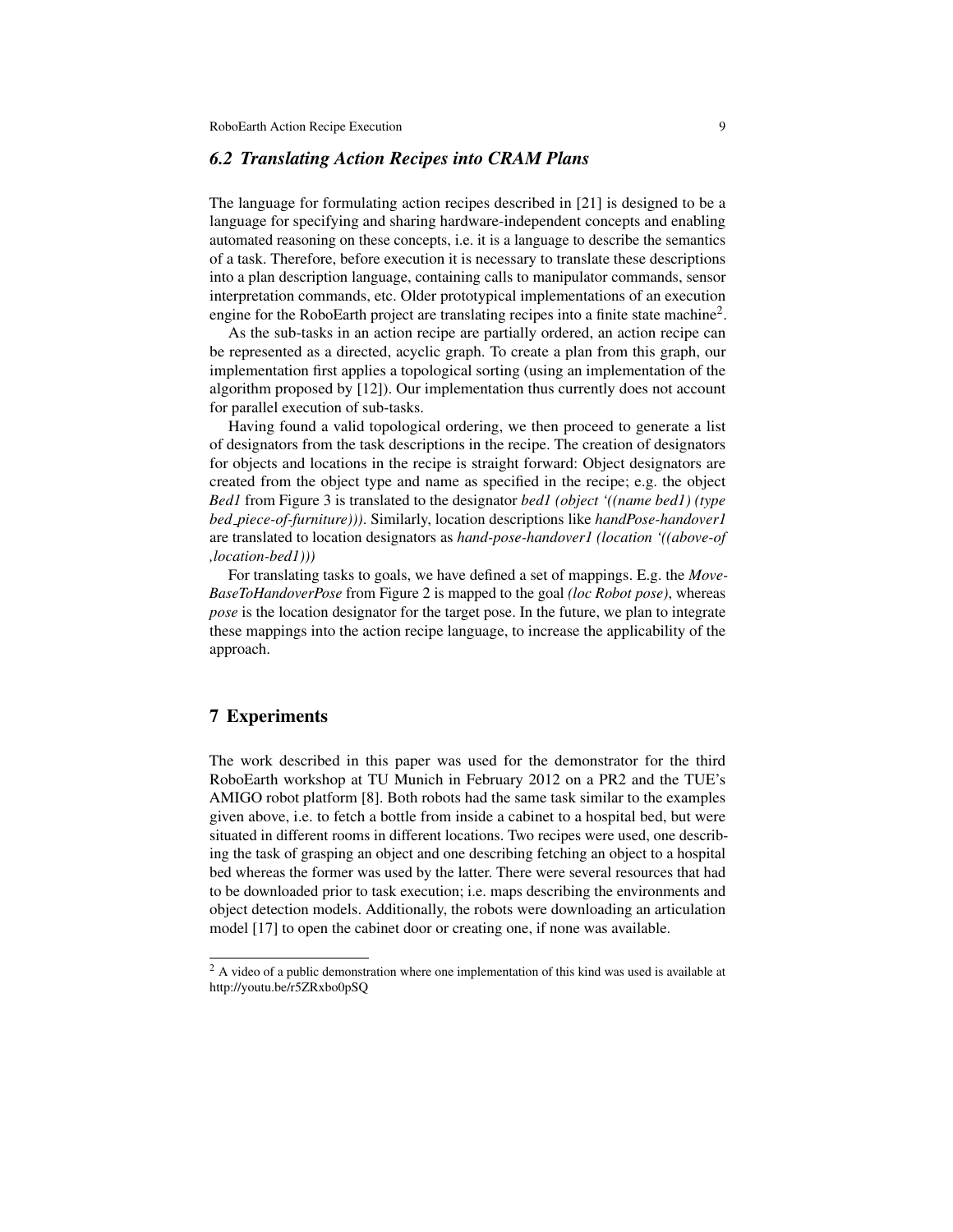Both robots were able to successfully retrieve the required resources from the database, thus synthesize the plan and complete the task. We noticed that due to the static nature of the OWL to CRAM translation, we had to take care that the process modules for both platforms are equivalent in their effects.

# 8 Conclusions and Future Work

In this work, a plan-based execution engine for the RoboEarth-Project has been presented. The primary focus of this work was the tight integration of the concept in the whole RoboEarth framework. The key aspect of RoboEarth is the use of action recipes, which act as symbolic, high-level task descriptions and which are described in a description language in a platform independent way to allow a platform independent sharing and reasoning.

In the current implementation, the plans describing how to achieve sub-goals (e.g. *(achieve '(object-in-hand ...))* in Figure 4) for picking up objects) are implemented on the robot itself. A more generic approach would be to have these sub-plans generated automatically from action recipes available in the database, as we do it with the top level plan (described in section 6.2).

Another aspect that we will investigate further is how to move the knowledge processing onto the database servers. This would enable robots with less computing power to retrieve and execute action recipes, if a reliable Internet connection is given.

Acknowledgements The research leading to these results has received funding from the European Union Seventh Framework Programme FP7/2007-2013 under grant agreement number 248942 RoboEarth.

## References

- [1] Alami R, Fleury S, Herrb M, Ingrand F, Robert F (1998) Multi-robot cooperation in the martha project. Robotics & Automation Magazine, IEEE 5(1):36–47
- [2] Beetz M, Arbuckle T, Belker T, Cremers A, Schulz D, Bennewitz M, Burgard W, Hahnel D, Fox D, Grosskreutz H (2001) Integrated, plan-based control of autonomous robot in human environments. Intelligent Systems, IEEE 16(5):56– 65
- [3] Beetz M, Mösenlechner L, Tenorth M (2010) CRAM A Cognitive Robot Abstract Machine for everyday manipulation in human environments. In: Intelligent Robots and Systems (IROS), 2010 IEEE/RSJ International Conference on, pp 1012 – 1017
- [4] Beetz M, Klank U, Kresse I, Maldonado A, Mösenlechner L, Pangercic D, Rühr T, Tenorth M (2011) Robotic roommates making pancakes. In: Humanoid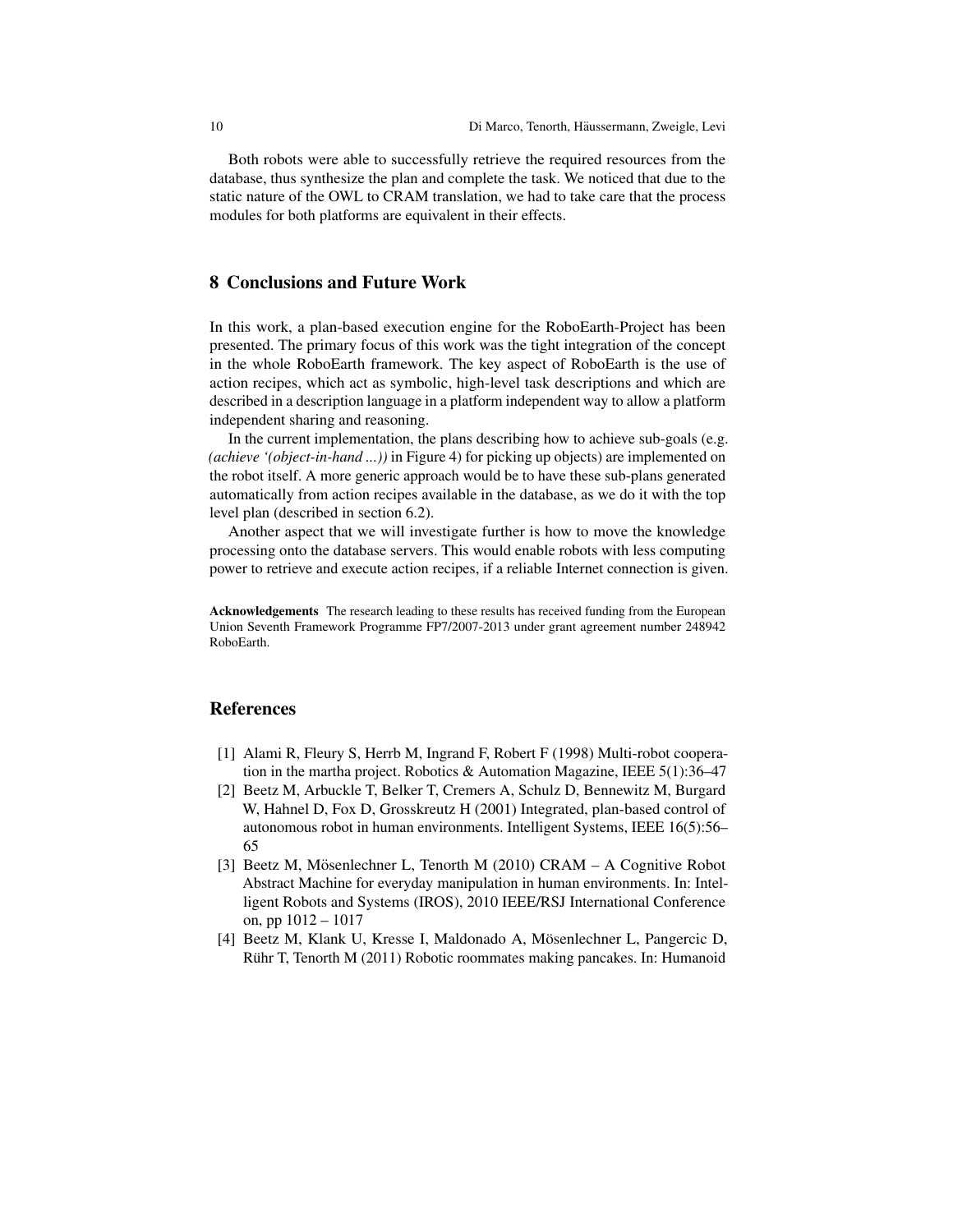Robots (Humanoids), 2011 11th IEEE-RAS International Conference on, pp 529 –536, DOI 10.1109/Humanoids.2011.6100855

- [5] Brumitt B, Stentz A (1998) GRAMMPS: A generalized mission planner for multiple mobile robots in unstructured environments. In: Robotics and Automation, 1998. Proceedings. 1998 IEEE International Conference on, IEEE, vol 2, pp 1564–1571
- [6] Clement B, Durfee E (1999) Top-down search for coordinating the hierarchical plans of multiple agents. In: Proceedings of the third annual conference on Autonomous Agents, ACM, pp 252–259
- [7] Collins J, Tsvetovat M, Mobasher B, Gini M (1998) Magnet: A multi-agent contracting system for plan execution. In: Proc. of SIGMAN, pp 63–68
- [8] Control Systems Technology Group, Eindhoven University of Technology (2011) AMIGO specifications. http://www.roboticopenplatform.org/wiki/AMIGO, accessed December 19, 2011
- [9] Firby R (1987) An investigation into reactive planning in complex domains. In: Proceedings of the Sixth National Conference on Artificial Intelligence, vol 1, pp 202–206
- [10] Gat E (1997) Esl: A language for supporting robust plan execution in embedded autonomous agents. In: Aerospace Conference, 1997. Proceedings., IEEE, IEEE, vol 1, pp 319–324
- [11] Horridge M, Patel-Schneider P (2008) Manchester syntax for owl 1.1. In: OWL: Experiences and Directions (OWLED)
- [12] Kahn AB (1962) Topological sorting of large networks. Commun ACM 5:558– 562
- [13] Kunze L, Roehm T, Beetz M (2011) Towards semantic robot description languages. In: IEEE International Conference on Robotics and Automation (ICRA), Shanghai, China
- [14] McDermott D (1991) A reactive plan language. Tech. rep., Citeseer
- [15] Muscettola N, Dorais G, Fry C, Levinson R, Plaunt C (2002) Idea: Planning at the core of autonomous reactive agents. In: Proceedings of the Workshops at the AIPS-2002 Conference, Tolouse, France
- [16] Quigley M, Gerkey B, Conley K, Faust J, Foote T, Leibs J, Berger E, Wheeler R, Ng A (2009) Ros: an open-source robot operating system. In: ICRA Workshop on Open Source Software
- [17] Rühr T, Sturm J, Pangercic D, Cremers D, Beetz M (2012) A generalized framework for opening doors and drawers in kitchen environments. In: IEEE International Conference on Robotics and Automation (ICRA), St. Paul, MN, USA, to appear.
- [18] Schießle B, Häussermann K, Zweigle O (December 1, 2010) Deliverable D6.1: Complete specification of the RoboEarth platform. Tech. rep., http://www.roboearth.org/wp-content/uploads/2011/03/D61.pdf
- [19] Simmons R, Goodwin R, Haigh K, Koenig S, O'Sullivan J (1997) A layered architecture for office delivery robots. In: Proceedings of the first international conference on Autonomous agents, ACM, pp 245–252